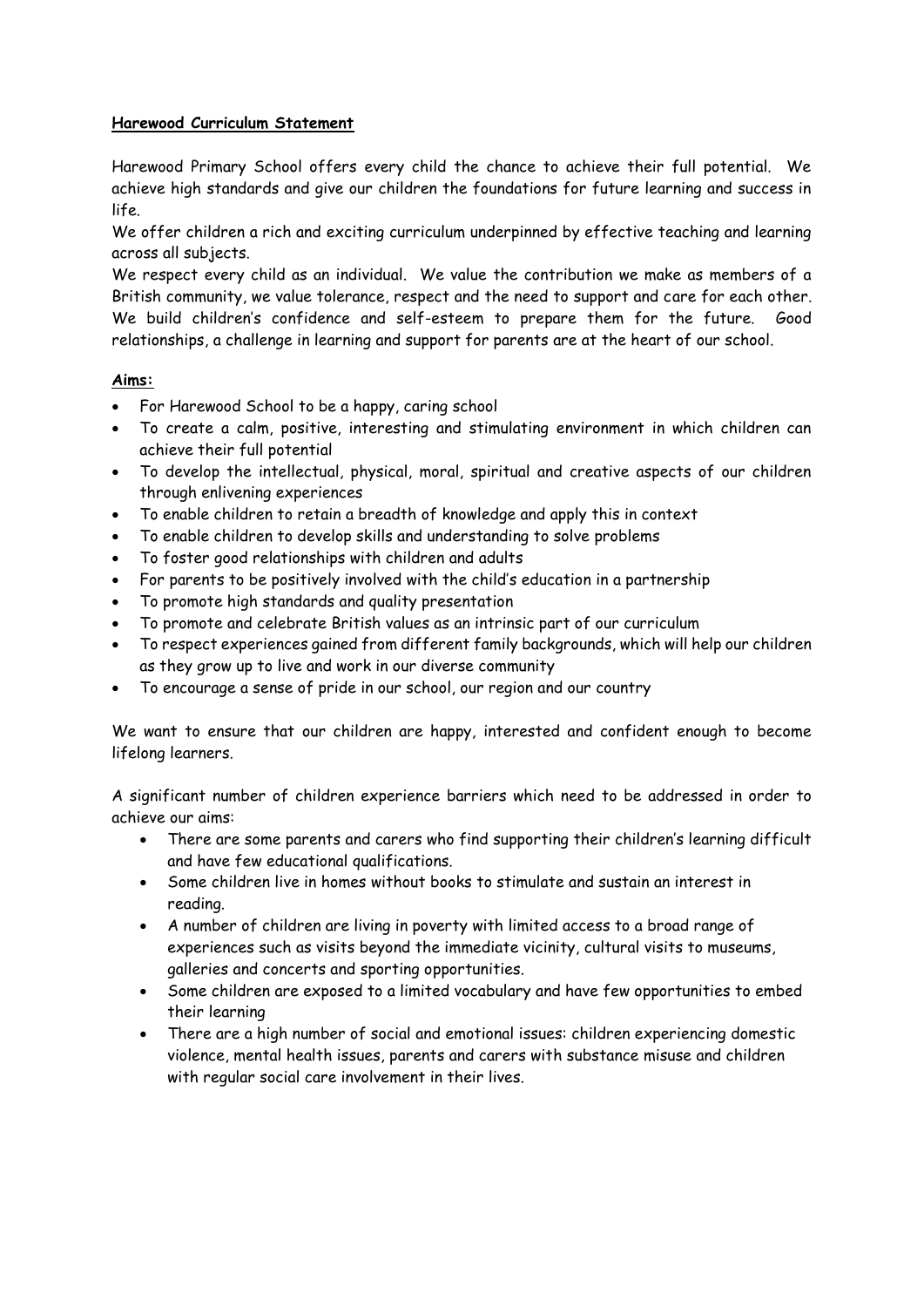### **Curriculum Overview**

The Early Years Foundation Stage Framework and National Curriculum provide the statutory requirements of the curriculum. We adhere to the Local Agreed Syllabus for RE.

### **Rationale of how the curriculum is organised**

### **Early Years**

We aim to provide an EYFS curriculum designed to encourage independent, inquisitive, and happy learners. We recognise children's various starting points and aim to give every child the best possible start to their education and to build strong foundations for their future. Our intention is to work in close partnership with parents and carers to promote confident and enthusiastic learners who thrive and reach their full potential. We welcome, celebrate and respect diversity within our school community. Our intention is to make our children feel safe and secure enabling a positive and confident attitude to learning.

Our broadly enriched, balanced and inspiring curriculum is designed and evolves to provide children with the important foundation skills and knowledge that will be embedded and enhanced in Key Stage One. We provide vibrant indoor and outdoor provision, which promotes opportunities to develop imagination and creativity. This purposeful provision also encourages children to play, explore and investigate, supporting the development of the three Characteristics of Effective Learning.

We support the early development of our nursery children by initially focusing on the three prime areas first. We prioritise creating a 'language rich environment' using songs, rhymes, stories, and providing time for quality interactions between members of staff and children. As our children grow and progress, the prime areas will support them in developing skills in the four specific areas.

Our EYFS curriculum is planned in a cross-curricular way to enable all aspects of the child's development, including Understanding the World and Expressive Arts and Design, promoting active learning and exploration. Each half term, a new theme is introduced to provide inspiration for learning. Our children learn through a balance of child-initiated and adult-directed activities and challenges. The structured timetable enables children to have directed teaching each day. Our children are also have quality time to engage in 'exploration' through the variety of experiences planned to inspire and challenge. Effective continuous provision enables children to practise and develop key skills such as independence, creativity and problem solving.

We provide opportunities for children to develop their sense of wellbeing and ability to regulate their feelings so that they feel confident in our Early Years settings. We encourage children to be independent and to develop a sense of responsibility for their own actions. Children are given support to express their feelings and to cope with fears, apprehensions and difficult experiences.

# **KS1 and 2**

The curriculum is organised so that some subjects are taught daily, others weekly and some in blocks of time to reflect the particular requirements of the subject and the needs of our children. Some subjects: mathematics and English, are taught daily where frequent repetition is essential to reinforce core skills and ensure they become part of long term memory. Other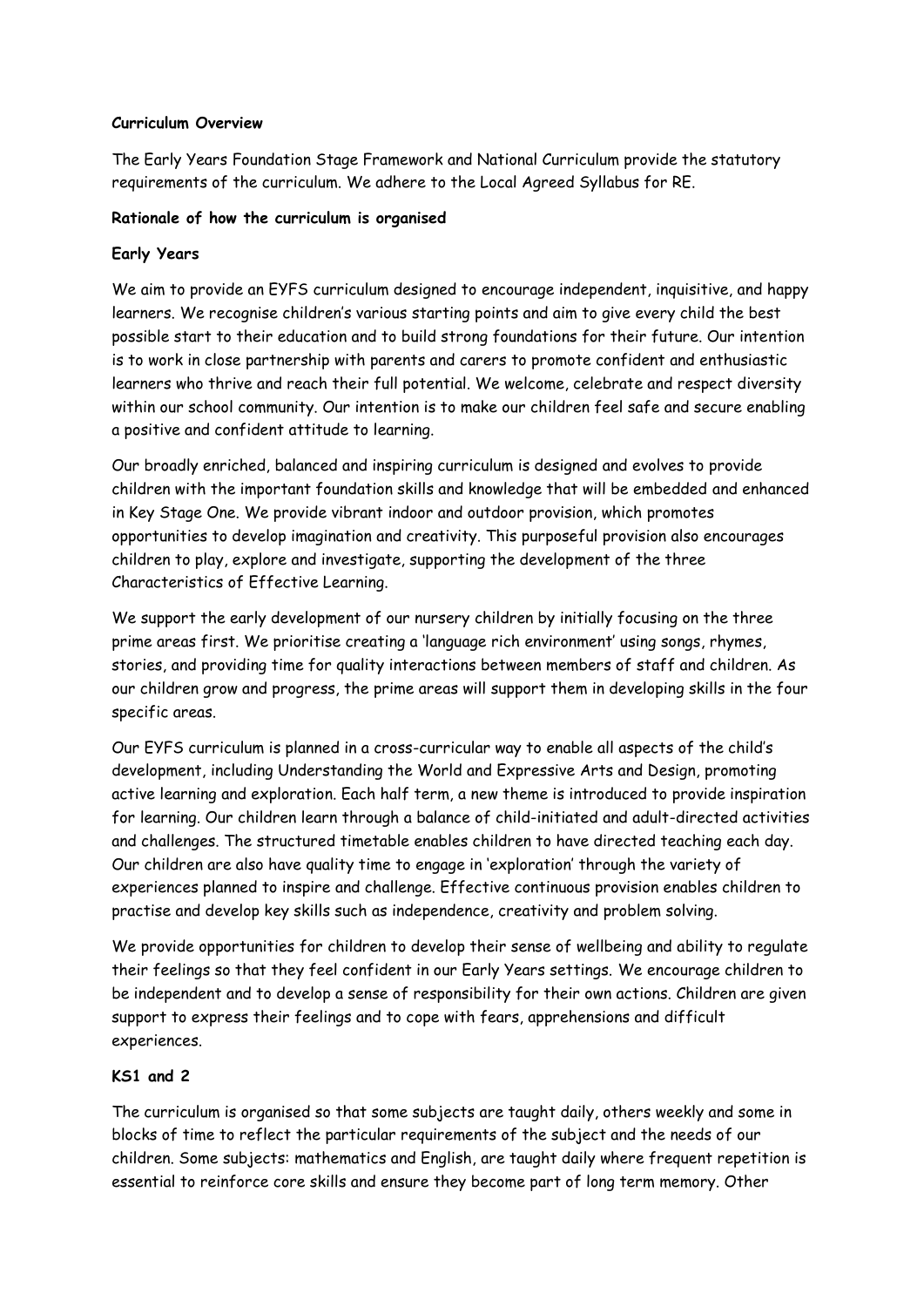subjects: French, music and PE, are taught weekly where small sequential steps are built upon over time to provide children with an opportunity to develop skills and knowledge. Computing is also taught weekly at Key Stage One but in a block in key stage 2. A number of other subjects are taught in blocks of time: history, geography, science, DT art and design and RE, to enable children to become immersed in a topic and provide extended time to complete creative activities and follow their interests. PSHE (RSE) is taught through assemblies and a weekly lesson to reflect the need to keep children safe and provide them with the knowledge and understanding of their role in this.

# **Subject Specialist Teachers**

There are some subjects taught by specialist staff across school. Singing is taught from Reception to Y6 by Ms Sheraton and Mr Gibson. Children sing and perform extremely well and take part successfully in festivals and competitions. Previously, at Saltburn Music Festival we won two categories.

From Y4 most teacher specialise in English or mathematics and teach that subject to classes across their year group. The focus on one subject enables the teacher to develop an expertise and work together as a departmental team supporting each other effectively. This approach ensures high expectations across all classes and is reflected in end of KS2 outcomes.

PE teaching is supported by specialist coaches in a range of areas: gymnastics, Table Tennis and multi-sports.

# **Curriculum Subjects**

Each subject has a detailed curriculum intent statement within their policy.

# **English**

We place a significant emphasis on English as it is a core skill and underpins all other areas of learning. Additional time is allocated to reading to reflect the value we place upon this skill and to reflect the lack of access to reading experiences in some homes. The school invests highly in this subject. The library and class reading areas are well-stocked with high quality and diverse books. Teachers take time to plan carefully and foster a love of language. Published schemes support the systematic teaching of reading, grammar, and spelling. Opportunities (eg through outside visits a, books, special events and the wider curriculum) are found to broaden children's life experience to develop their speaking and listening, vocabulary and writing skills.

*"A boy born in Stockton (which has some of the most serious literacy challenges in the country) has a life expectancy 26.1years shorter than a boy born in North Oxford (which as some of the fewest literacy challenges)" Literacy and life expectancy, Literacy trust 2018*

At Harewood Primary we believe all children, whatever their starting point, deserve the opportunity to reach their full potential. Underpinning and essential to this are our aspirations for children to become effective communicators. We aim for them to achieve high standards in speaking and listening, reading and writing to enable them to excel and overcome barriers to their future as successful members who contribute to the British community.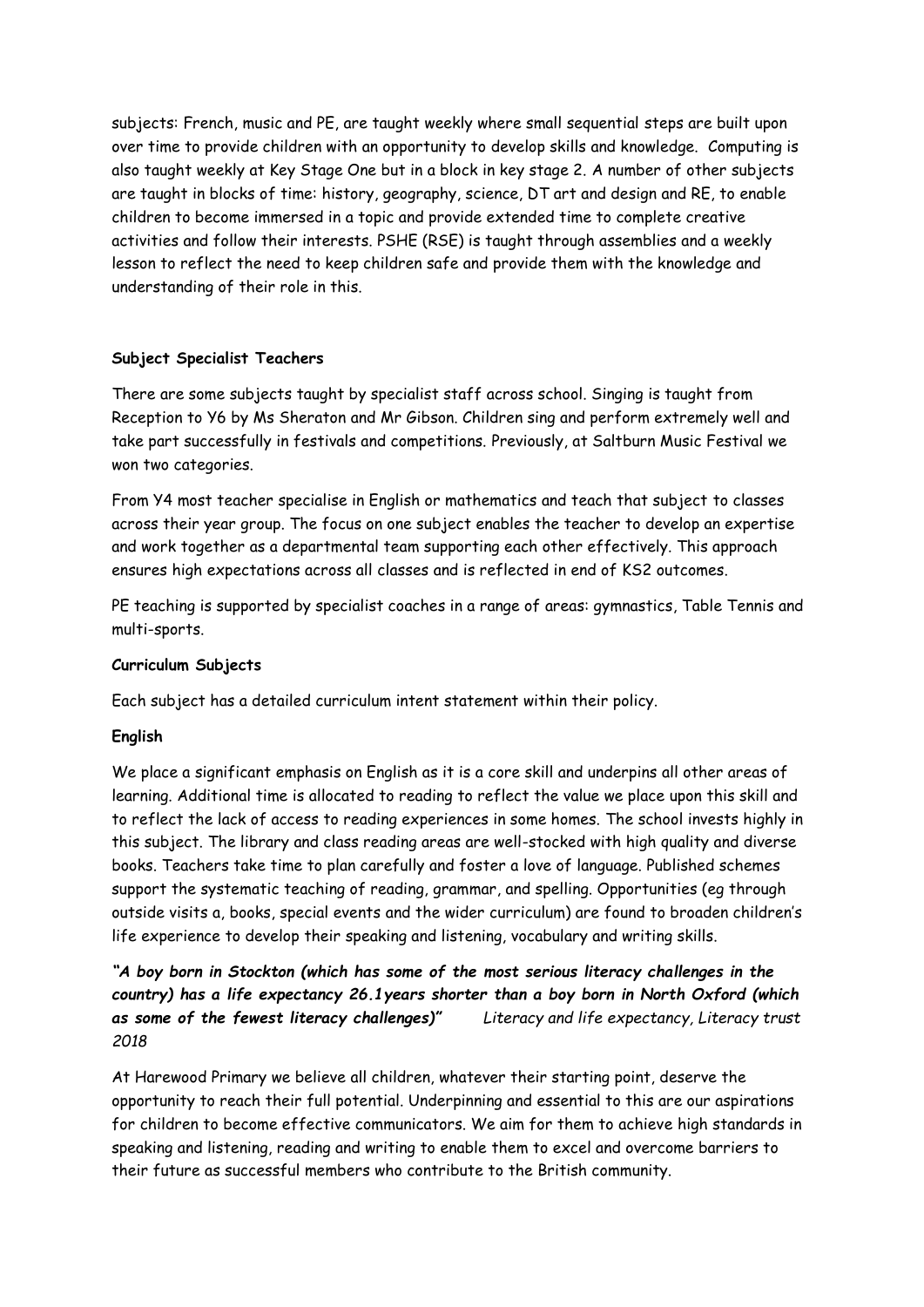To achieve these aims:

 We provide a rich and exciting English curriculum designed to encourage a love of reading and language: *"Reading is the one ability that once set in motion has the ability to feed itself, grow exponentially and provide a basis from which possibilities are limitless."* Michael Morpurgo

 From the early years onwards, we offer an inclusive, supportive environment which provides many and varied contexts for talk.

 We respect and build upon children's varied experiences of language at home and the vital role of parents and carers as our partners in their children's learning.

 Skills are taught rigorously and sequentially. Attainment is regularly assessed and gaps addressed quickly.

 We encourage pupils to have a voice in their learning. They are encouraged to share their views on books and writing.

 We recognise the importance of a wide vocabulary and strive to expand children's vocabulary through experiences across the curriculum.

 English underpins our wider curriculum. We therefore, utilise opportunities to develop English skills within other subjects and also bring other subjects to life in our English lessons.

 Stories are valued and well-chosen. We share stories with children that we enjoy as adults and that challenge and broaden children's minds.

 We aim to ensure children are taught by staff who are experts and offer teams of adults who are supportive of each other.

**In Foundation Stage** - There is a high focus on early language in foundation stage.

The curriculum reflects the Early Learning Goals 2021:

- Communication and language listening, attention and understanding. Speaking
- Literacy Comprehension, word reading and writing

Reading is at the heart of our Early Years curriculum and our aim is to encourage a love of books and reading right from the start. Nursery focus on DfES Letters and Sounds Phase 1, concentrating on developing children's speaking and listening skills. Emphasis is on to getting our children attuned to the sounds around them, ready to begin developing oral blending and segmenting skills. Phase 1 Aspects are introduced, revisited and embedded, in preparation for the phonic work starting in Reception. Our Reception children follow a new highly engaging systematic phonics programme, 'Essential Letters and Sounds' to support meeting good outcomes when completing the Year One phonics screening. It does this through consistent lesson structure, resources and language that minimises cognitive load and increases children's success.

**Systematic Synthetic Phonics Programm**e – We recognise the importance of a sound understanding of phonics and its systematic and rigorous teaching. Since September 2021, the school has followed the Essential Letters and Sounds SSP. All teachers and teaching assistants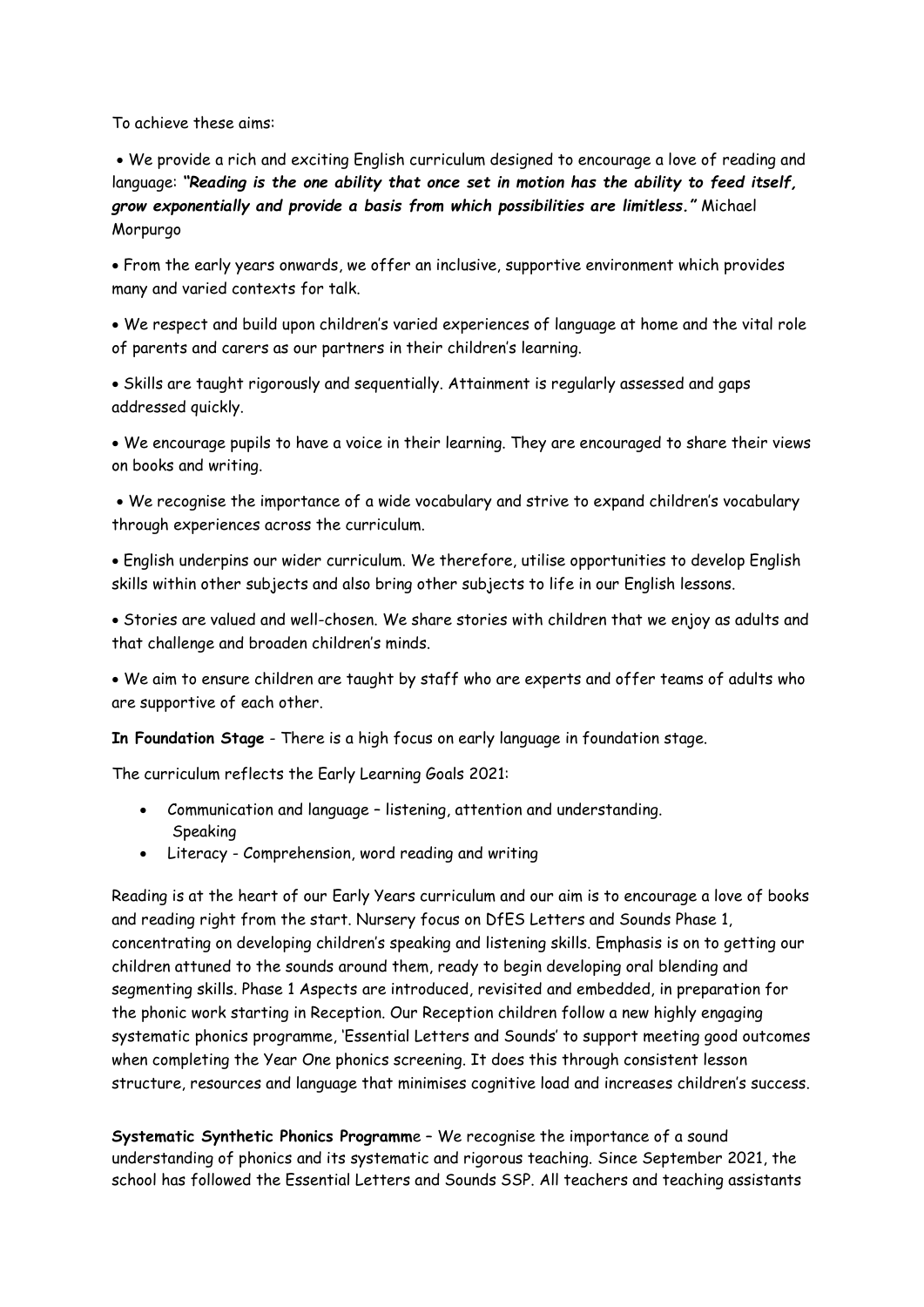have undertaken training in the delivery of this scheme. Reading books and resources are closely matched and include:

> Oxford Owls, Project X, Oxford Owls E readers, Essential Letters and Sounds decodable reading books, Project X, Hero Academy, Little Blending Books, ORT Traditional Tales and Word Sparks non-fiction are used in guided reading.

# **Year 2 and Key Stage 2**

All children have the equivalent of a minimum of 8  $\frac{3}{4}$  hours of English per week. This is blocked into 5 English sessions of 1 hour and 15 minutes (Year 2 and lower KS2) and 1hour and 30 minutes (upper KS2), five days a week. There is a daily handwriting session, individual reading for pleasure every day and a Class Novel read by the teacher each day. Online individual reading intervention programs (Lexia, Reading Eggspress or Reading Plus) are undertaken by all children in KS2, to ensure their skills continue to develop systematically.

# **Maths**

The Maths Curriculum is delivered using the National Curriculum 2014 and the Early Learning Goals to ensure continuity and progression from the Foundation Stage through to the National Curriculum.

The Early Learning Goals for mathematics focus on the following: -

# **Number**

- Have a deep understanding of number to 10, including the composition of each number.
- Subitise (recognise quantities without counting) up to 5.
- Automatically recall (without reference to rhymes, counting or other aids) number bonds up to 5 (including subtraction facts) and some number bonds to 10, including double facts.

# **Numerical Patterns**

- Verbally count beyond 20, recognising the pattern of the counting system.
- Compare quantities up to 10 in different contexts, recognising when one quantity is greater than, less than or the same as the other quantity.
- Explore and represent patterns within numbers up to 10, including evens and odds, double facts and how quantities can be distributed equally

The mathematics curriculum in Early Years delivers a balance between child initiated and teacher directed activities. Children access mathematics provision within both the indoor and outdoor areas. This enables children to develop interests around mathematics during childinitiated play.

Children in both nursery and reception are taught mathematical skills during small group teacher directed practical sessions. In nursery four teaching sessions are delivered each week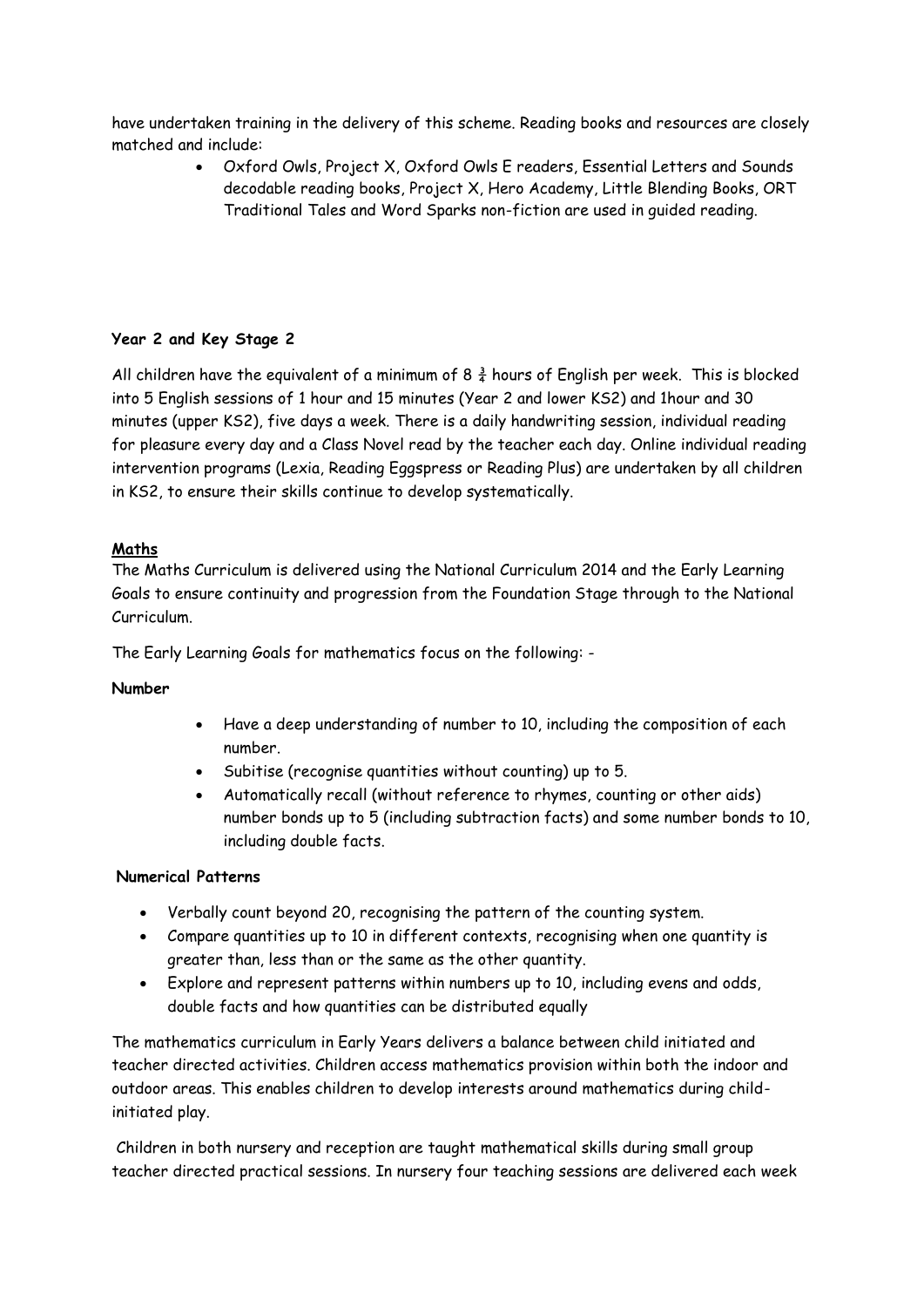as well as regular short teaching sessions to revisit and embed core mathematical skills. Understanding of mathematics is also developed through stories, songs and imaginative play which enables children to enjoy exploring and using number, shapes, spaces and measures. We follow the 'White Rose' Maths in reception; emphasis is on the key skills of number, shape, measure and spatial thinking so that children develop a deep understanding and acquisition of Mathematical language. Children learn through games and using concrete materials, applied to learning during adult directed activities and child exploration.

We provide a daily maths session, of at least 60 minutes, that seeks to reinforce previous learning and allow children to take on new skills and apply these in a range of contexts.

We believe that mental maths skills are key to allowing children to access more complex calculations and as such we ensure that each lesson has a period of time spent developing fluency. Problem solving and reasoning are also a daily feature in our lessons. It is important that children can not only recall facts but can also apply them. From September 2021 we have introduced Numbersense to develop the use of subitising and extend this to the recall of addition and subtraction facts.

Children are encouraged to learn their tables and we use TTRockstars from years three to six to enthuse and engage with this important skill. Numbots is used in Key stage one to develop number bond skills.

The daily mathematics lesson has an emphasis on children learning strategies to help their mental maths. Children are often taught in groups according to ability with a focus on direct teaching and questioning. Using concrete and pictoral strategies has been a focus across school to ensure children's concepts are really secure. The teaching of Mathematics is well supported through a wide range of high quality resources. Miss A Clarkson is Mathematics Leader and can support parents with issues in this subject.

**The following subjects are taught in weekly blocks to enable staff to immerse the children in a particular area of learning and to build up skills and knowledge more effectively.** 

#### **Science**

This is a subject that enables children to explore the world around them and develop scientific knowledge and understanding. Perseverance, co-operation, responsibility, critical thinking and open mindedness are skills we hope to develop. Science lessons are investigative, involving the children in hypothesising, predicting, testing, recording and evaluating. These scientific skills will enable children to gain increased knowledge and understanding. The new Science curriculum includes specific elements of Biology, Physics and Chemistry.

#### **Design Technology**

This subject is concerned with helping children to develop their ideas - planning, making, doing and evaluating. Technology is taught in blocks of time to enable children to see a project through to the finish without stopping and starting and constantly clearing away. Through Technology children will be more equipped for the world of work. We have an excellent range of resources.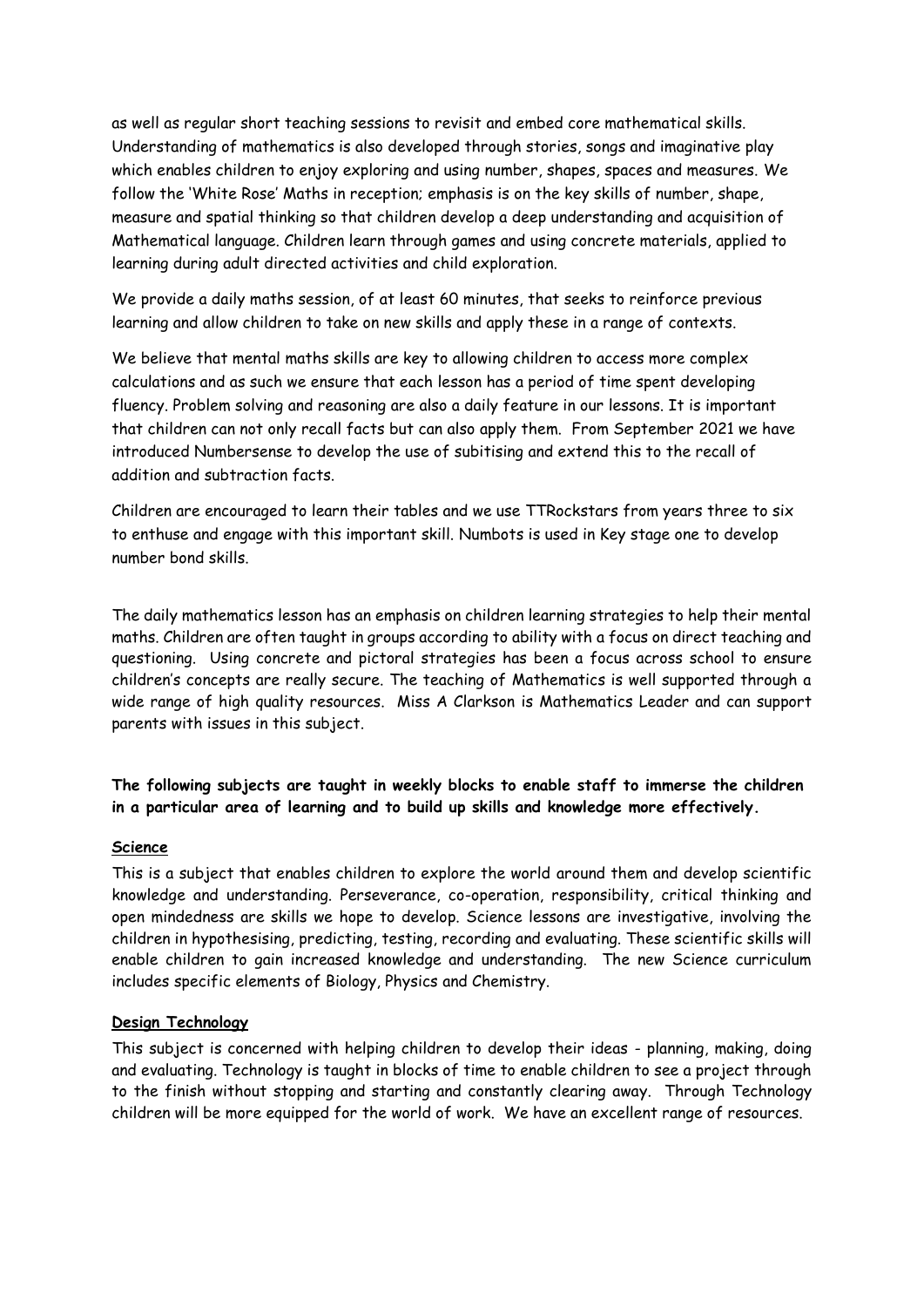# **History**

The aim of History is to develop an awareness and knowledge of Britain's past and that of the wider world. It should inspire curiosity about the past. Teaching should equip pupils to ask questions, think critically, weigh evidence, sift arguments and develop judgement.

We teach a broad range of stimulating topics from Understanding the World at EY across KS1 and 2. We aim to develop each child's historical skills, to embed knowledge and to provide understanding which they can apply as lifelong learners. A creative approach using art, drama and IT is incorporated into teaching to ensure high levels of motivation and engagement from the children. The sequence of units of work is selected to reflect the age appropriate level of understanding required by children to fully engage with the themes. We use historical topics during literacy to expand on children's historical knowledge and understanding. Visits to provide first hand experiences are planned throughout school and visitors are invited in to bring topics to life.

Children should understand change over time and how societies have developed. Mr Jones has previously run a History Club which worked alongside Preston Hall Museum.

### **Geography**

Geography should inspire a fascination and curiosity about the world in which we live and its people. Lessons should equip children with knowledge about places, people, natural and human environments. They should understand physical and human processes. Geography is taught creatively using the arts to enhance learning. Links with Science and Design Technology support geographical understanding. First hand visits and visitors enable children to expand their knowledge and understanding. Each month there is a photograph competition for all children to enter with a different geographical theme each month.

# **Religious Education**

This is provided in the school within the framework of the Agreed Syllabus for Religious Education which states that due respect is shown to all faiths, and draws attention to the unique place Christianity holds. In helping children to understand religions, Teachers use a range of teaching resources.

Teachers do not try to convince children of any particular belief that is something for parents and the religious community to which the family belongs. Teachers can help children to develop a foundation of understanding of other cultures so that they are sympathetic to, and knowledgeable about, the spiritual part of human life and experience.

# **Art and Design**

We aim to make the pupils more visually aware of their environment by observing with care. Children are encouraged to record their real and imaginary world in both two and three dimensions, with understanding of colour, shape and form, using many different materials and tools. Children build up their skills using a personal sketch book. We develop art appreciation and teach children about a wide range of significant artists and their work.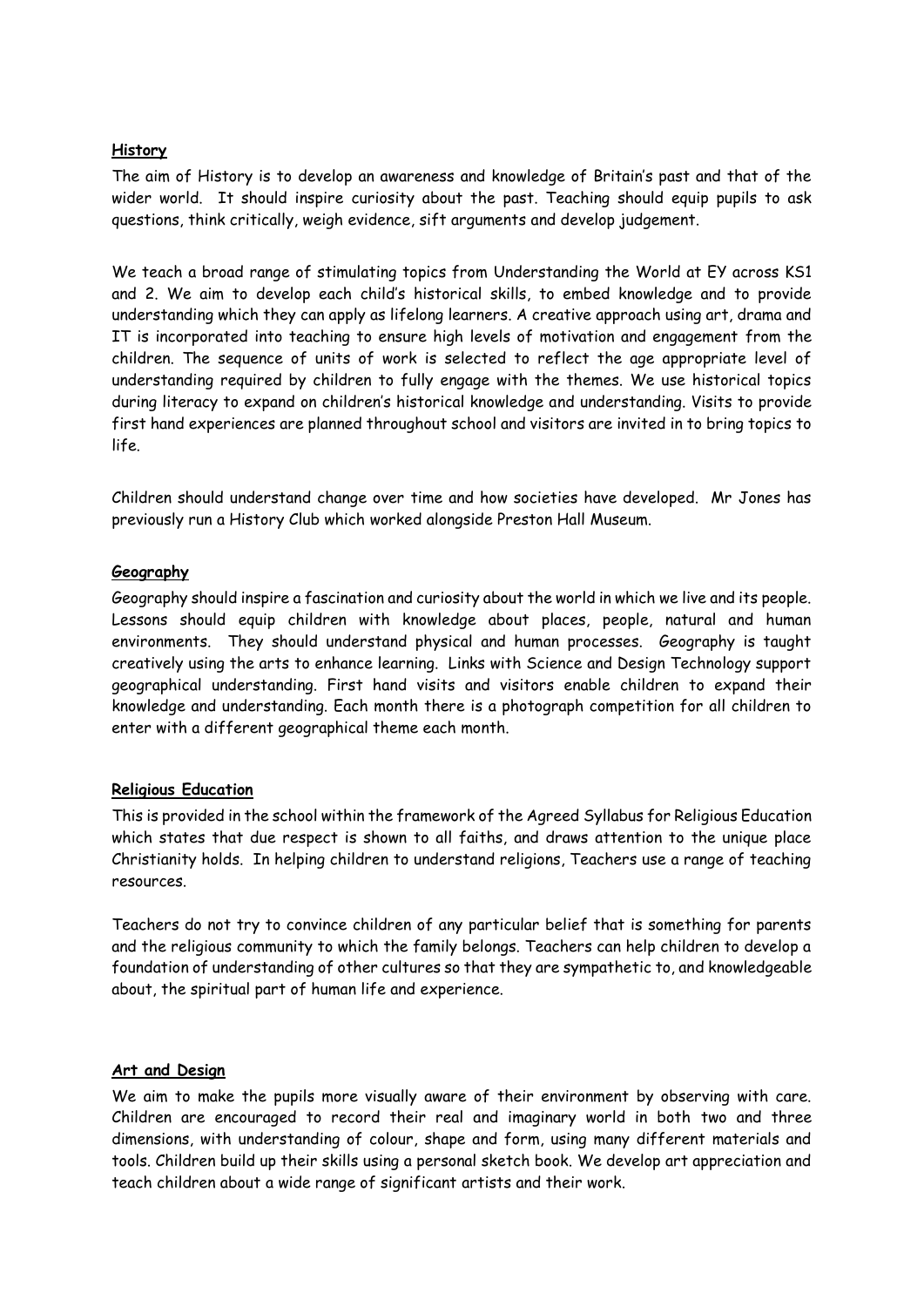#### **Computing**

IT plays a significant role in the education of children across the whole school. We teach children IT skills to enable them to use technology to enhance their learning across the curriculum. We utilise the opportunities IT creates to motivate and stimulate children's learning. IT has enabled us to make learning far more interactive and it enables us to bring first hand experiences into the classroom. There is a networked suite and access to laptops and iPads in classrooms. They are all linked to the Internet. There are Interactive Whiteboards in all classrooms.

We have developed the use of the laptops to support SEN children and have introduced programmes to target specific learning difficulties. Key stage one children are taught Computing in a weekly session.

### **The following subjects tend to be taught in weekly sessions:**

### **Personal, Social and Health Education (RSE)**

Children cover a range of topics about themselves and society. We aim to deal with issues sensitively and at a level appropriate to the age and maturity of the children. Topics such as ourselves, bullying and caring for our environment are covered. Health Education investigates issues such as healthy eating, exercise and personal hygiene.

PSHE is taught through assemblies and a discrete weekly lesson. Assemblies are organised in year groups and delivered in classrooms using IT where appropriate. This is to enable teachers to ensure age appropriate teaching of PSHE themes as well as an act of collective worship. We aim to keep children safe and we provide them with an understanding of their role in achieving this. The social and emotional wellbeing of children is given a very high priority as many of our children have attachment disordered behaviours and mental health issues. High numbers of children have experienced neglect and DV and social care are actively involved with families.

The Governing Body has accepted Stockton Authority's Policy Statement on Sex Education; a copy of which is available for you to consult at school. Relationship education is taught throughout school and sex education is taught in Y6 through a scheme called, "KIDSAFE" - the school nurse supports the teaching of this subject and due regard is given to moral considerations. Parents will be informed prior to the lessons and are welcome to view the materials themselves to reassure themselves about the content.

#### **Modern Foreign Language**

All children are taught French each week. We have a scheme of work, Language Angels which operates from throughout Key stage 2 to support the Teachers in delivering this language. We use lots of interactive resources to help children learn.

# **Music**

We develop the aural and practical skills necessary to enable children to appreciate a wide variety of music and participate in composing and performing through the use of Charanga which is used by class teachers. Ms E Sheraton and Mr A Gibson work in school on Tuesday and Friday and